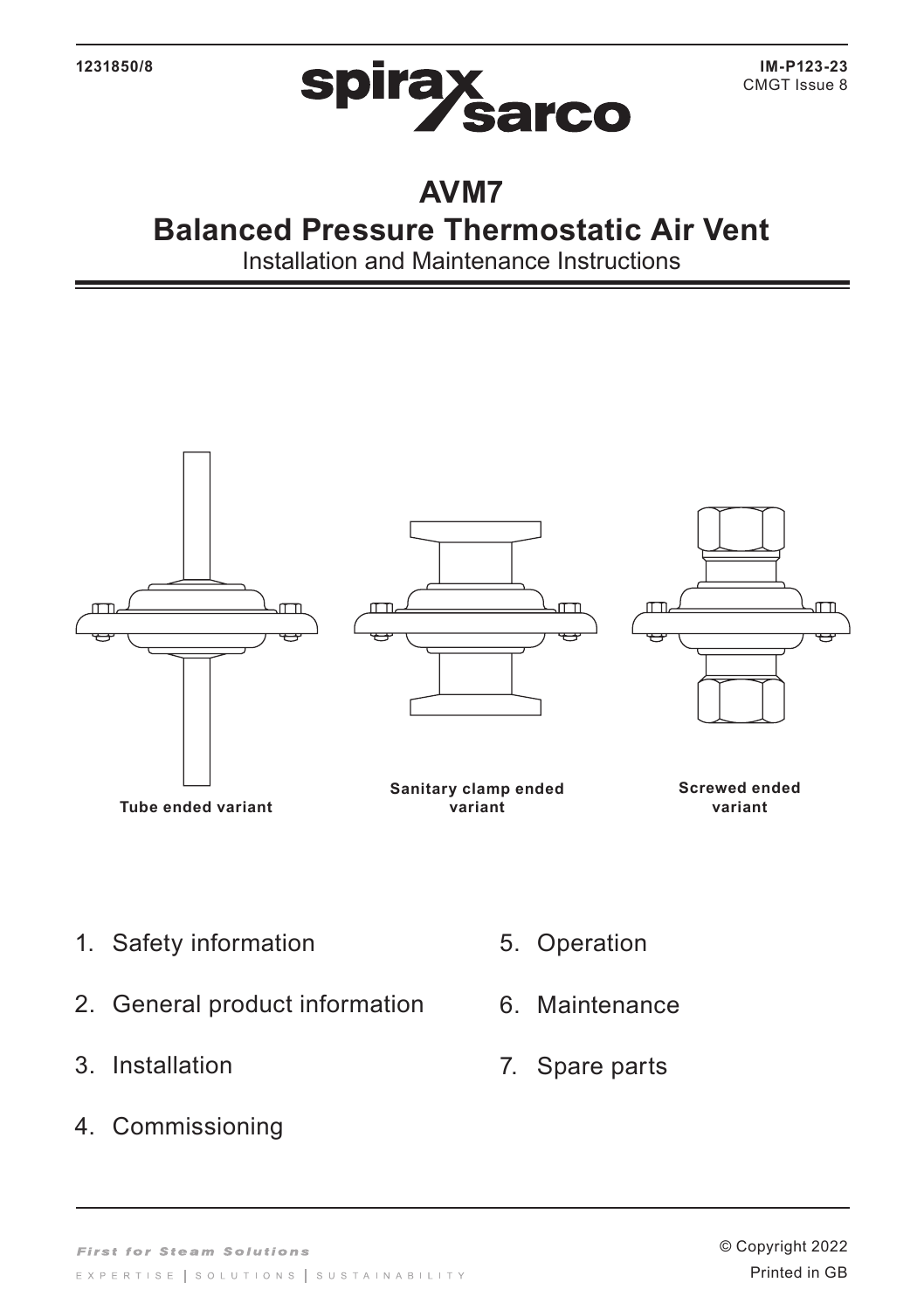# **1. Safety information**

**Safe operation of this product can only be guaranteed if it is properly installed, commissioned, used and maintained by qualified personnel (see Section 1.11) in compliance with the operating instructions. General installation and safety instructions for pipeline and plant construction, as well as the proper use of tools and safety equipment must also be complied with.**

### **1.1 Intended use**

**Referring to the Installation and Maintenance Instructions, name-plate and Technical Information Sheet, check that the product is suitable for the intended use/application. The product listed below complies with the requirements of the EU Pressure Equipment Directive/**

UK Pressure Equipment (Safety) Regulations and carries the **C** mark when so required.

**The product falls within the following EU Pressure Equipment Directive/UK Pressure Equipment (Safety) Regulations categories:**

| Product | Group 2<br>Gases | Group 2<br>Liquids |  |  |
|---------|------------------|--------------------|--|--|
| AVM7    | <b>SEP</b>       | <b>SEP</b>         |  |  |

- **i) The product has been specifically designed for use on steam, air or water/condensate which are in Group 2 of the above mentioned EU Pressure Equipment Directive/UK Pressure Equipment (Safety) Regulations.**
- **ii) Check material suitability, pressure and temperature and their maximum and minimum values. If the maximum operating limits of the product are lower than those of the system in which it is being fitted, or if malfunction of the product could result in a dangerous overpressure or overtemperature occurrence, ensure a safety device is included in the system to prevent such over-limit situations.**
- **iii) Determine the correct installation situation and direction of fluid flow.**
- **iv) Spirax Sarco products are not intended to withstand external stresses that may be induced by any system to which they are fitted. It is the responsibility of the installer to consider these stresses and take adequate precautions to minimise them.**
- **v) Remove protective covers from all connections and the protective film from all name-plates, where appropriate, before installation on steam or other high temperature applications.**

#### **1.2 Access**

**Ensure safe access and if necessary a safe working platform (suitably guarded) before attempting to work on the product. Arrange suitable lifting gear if required.**

### **1.3 Lighting**

**Ensure adequate lighting, particularly where detailed or intricate work is required.**

#### **1.4 Hazardous liquids or gases in the pipeline**

**Consider what is in the pipeline or what may have been in the pipeline at some previous time. Consider: flammable materials, substances hazardous to health, extremes of temperature.**

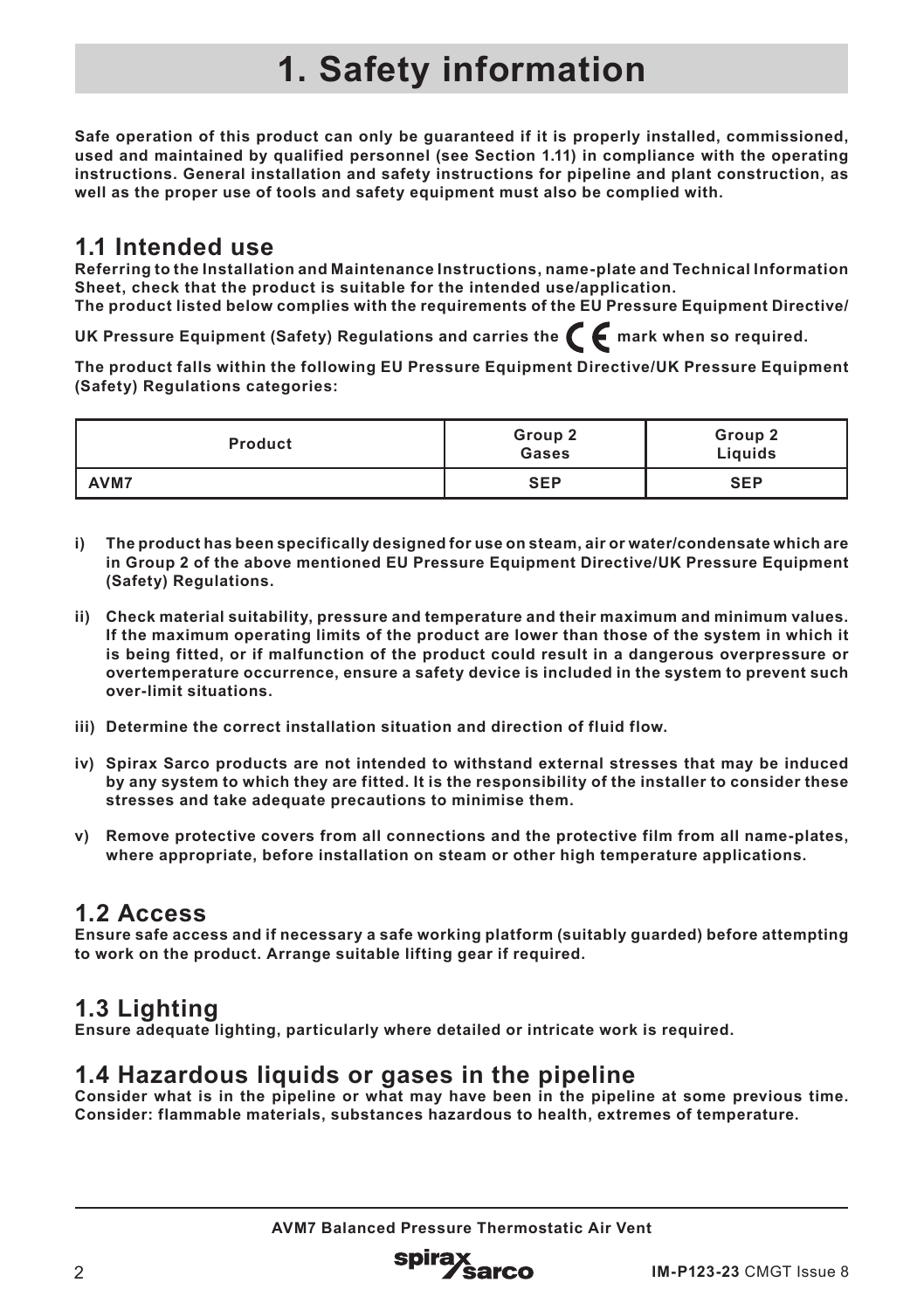#### **1.5 Hazardous environment around the product**

**Consider: explosion risk areas, lack of oxygen (e.g. tanks, pits), dangerous gases, extremes of temperature, hot surfaces, fire hazard (e.g. during welding), excessive noise, moving machinery.**

#### **1.6 The system**

**Consider the effect on the complete system of the work proposed. Will any proposed action (e.g. closing isolation valves, electrical isolation) put any other part of the system or any personnel at risk? Dangers might include isolation of vents or protective devices or the rendering ineffective of controls or alarms. Ensure isolation valves are turned on and off in a gradual way to avoid system shocks.**

#### **1.7 Pressure systems**

**Ensure that any pressure is isolated and safely vented to atmospheric pressure. Consider double isolation (double block and bleed) and the locking or labelling of closed valves. Do not assume that the system has depressurised even when the pressure gauge indicates zero.**

#### **1.8 Temperature**

**Allow time for temperature to normalise after isolation to avoid danger of burns.**

**If parts made from FKM have been subjected to a temperature above 250 °C (482 °F), it may have decomposed and formed flourine compounds, fluro hydrocarbons and fluro olefins. When subjected to temperatures above 500 °C (932 °F) parts made from FKM may ignite. Combustion residues are very corrosive and acidic, so acid-resistant gloves should be worn when handling, and calcium oxide/hydroxide can be used to neutralise it.**

#### **1.9 Tools and consumables**

**Before starting work ensure that you have suitable tools and/or consumables available. Use only genuine Spirax Sarco replacement parts.**

#### **1.10 Protective clothing**

**Consider whether you and/or others in the vicinity require any protective clothing to protect against the hazards of, for example, chemicals, high/low temperature, radiation, noise, falling objects, and dangers to eyes and face.**

#### **1.11 Permits to work**

**All work must be carried out or be supervised by a suitably competent person.**

**Installation and operating personnel should be trained in the correct use of the product according to the Installation and Maintenance Instructions.**

**Where a formal 'permit to work' system is in force it must be complied with. Where there is no such system, it is recommended that a responsible person should know what work is going on and, where necessary, arrange to have an assistant whose primary responsibility is safety. Post 'warning notices' if necessary.**

#### **1.12 Handling**

**Manual handling of large and/or heavy products may present a risk of injury. Lifting, pushing, pulling, carrying or supporting a load by bodily force can cause injury particularly to the back. You are advised to assess the risks taking into account the task, the individual, the load and the working environment and use the appropriate handling method depending on the circumstances of the work being done.**

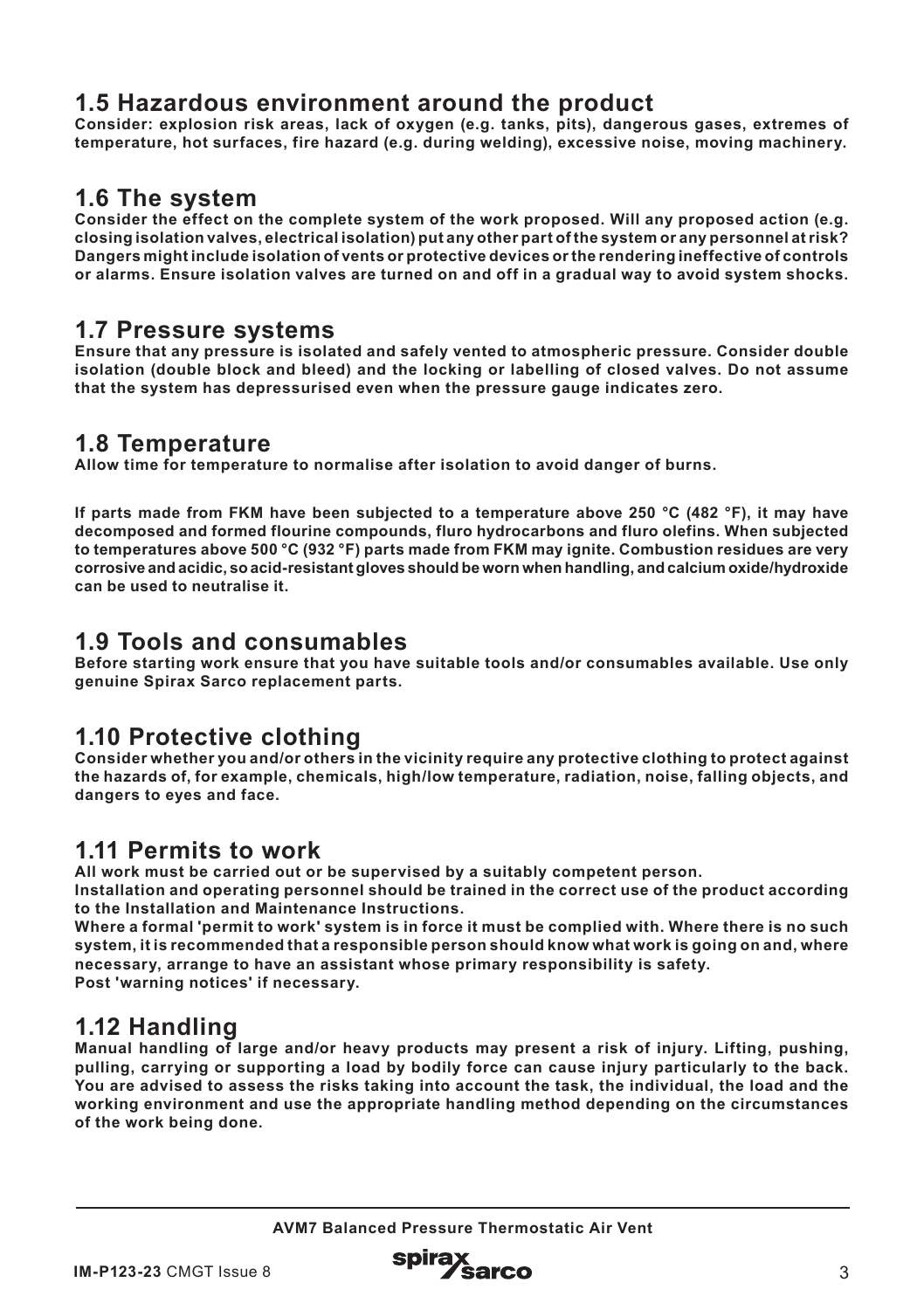## **1.13 Residual hazards**

**In normal use the external surface of the product may be very hot. If used at the maximum permitted operating conditions the surface temperature of some products may reach temperatures in excess of 300 °C (572 °F).**

**Many products are not self-draining. Take due care when dismantling or removing the product from an installation (refer to 'Maintenance instructions').**

### **1.14 Freezing**

**Provision must be made to protect products which are not self-draining against frost damage in environments where they may be exposed to temperatures below freezing point.**

### **1.15 Disposal**

**Unless otherwise stated in the Installation and Maintenance Instructions, this product is recyclable and no ecological hazard is anticipated with its disposal providing due care is taken, except:**

#### **FKM:**

- **- Can be landfilled, when in compliance with National and Local regulations (waste code no.57502 rubber waste; Germany).**
- **- Can be incinerated when in compliance with National and Local regulations.**
- **- Is insoluble in water.**
- **- Is soluble in aromatic hydrocarbons.**

### **1.16 Returning products**

**Customers and stockists are reminded that under EC Health, Safety and Environment Law, when returning products to Spirax Sarco they must provide information on any hazards and the precautions to be taken due to contamination residues or mechanical damage which may present a health, safety or environmental risk. This information must be provided in writing including Health and Safety data sheets relating to any substances identified as hazardous or potentially hazardous.**

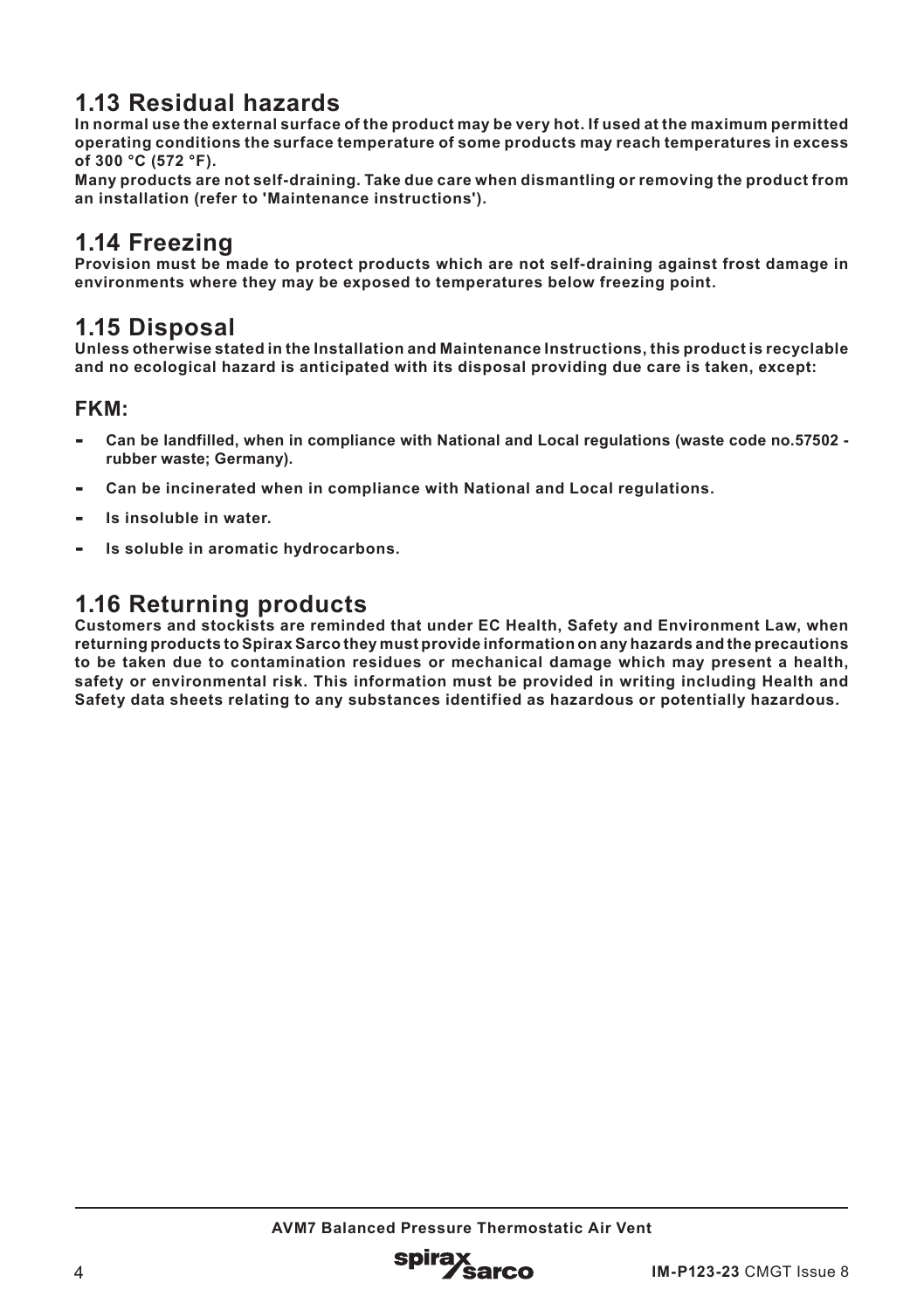## **2. General product information**

#### **2.1 General description**

The AVM7 is a clean (chemical-free) maintainable thermostatic air vent designed to remove air and other non-condensible gases from clean steam systems. Manufactured in 316L stainless steel with minimal crevices, and a typical internal surface finish of 1.6 - 3.2 µm Ra the AVM7 operates close to steam temperature. Each trap is individually packaged within an 'ISO CLASS 7' clean environment with protective end caps and sealed in a protective plastic bag.

#### **Standards**

- The AVM7 has been designed and manufactured in general accordance with ASME BPE standards.
- The unit also complies with the requirements of the EU Pressure Equipment Directive/UK Pressure Equipment (Safety) Regulations.
- FDA CFR Title 21. Paragraph 177. 2600.
- USP Class VI Biological Reactivity Cytotoxicity Testing In-Vivo <88> extracted at 121 °C for 1 hour.
- ADI Free (Animal Derived Ingredients) for materials used, manufacturing processes involved in producing the part.
- TSE/BSE Free as Certified.
- EC1935 : 2004.
- Full material lot number product traceability.

#### **Certification**

This product is available with the following certification:

- EN 10204 3.1 Material Certification Pressure Retaining Parts Chargeable.
- EN 10204 3.1 Material Certification for Wetted Parts including the WFI element fill (also available for element spares) - Chargeable.
- Typical Internal Surface Finish F.O.C.
- Certificate of Compliance for FDA, USP Class VI Testing Statement, and ADI Free Statement F.O.C.
- TSE-BSE Statement F.O.C.
- EC1935:2004 Declaration of Compliance F.O.C.
- Declaration of Conformity BS EN ISO 14644-1:2015 Class 7 Clean Room F.O.C.
- Typical Test Report F.O.C.

**Note:** All certification/inspection requirements must be stated at the time of order placement, and may be subject to additional cost as detailed above.

**Note:** for further product data see Technical Information Sheet TI-P123-22.

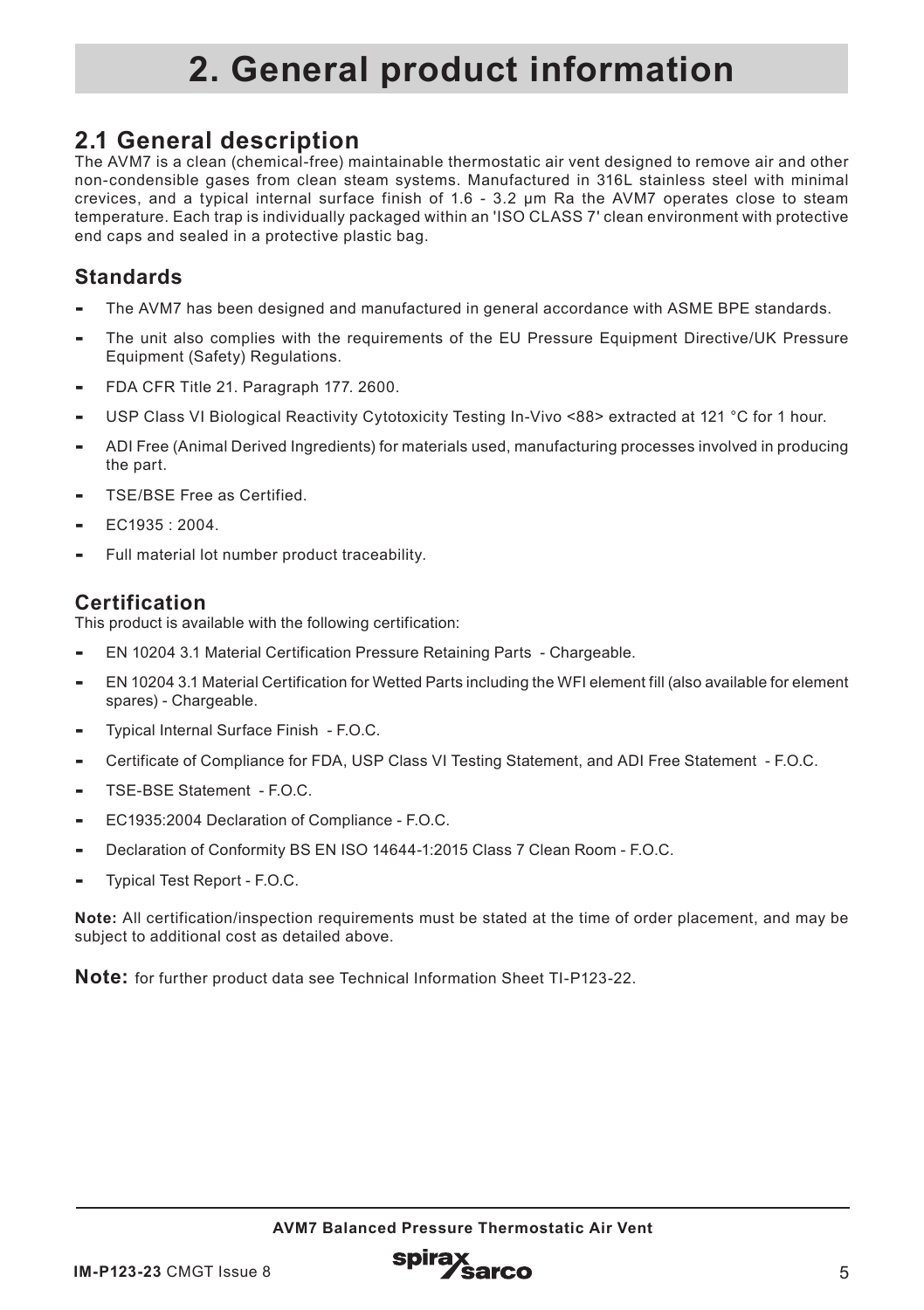

**Fig. 1a Tube ended variant**

#### **2.2 Sizes and pipe connections**

|                                      | <b>Standard</b>                        | <b>Issue</b> | <b>Type</b>         | <b>Sizes</b>    |               |               |                 |             |
|--------------------------------------|----------------------------------------|--------------|---------------------|-----------------|---------------|---------------|-----------------|-------------|
| <b>Sanitary Clamp Ended Variants</b> | <b>ASME BPE</b>                        |              | Type A              |                 |               | $\frac{1}{2}$ | $\frac{3}{4}$ " |             |
|                                      | <b>ASME BPE</b>                        |              | Type B              |                 |               |               |                 | 1"          |
| <b>Tube Ended Variants</b>           | Standard                               | <b>Issue</b> | <b>Type</b>         | <b>Sizes</b>    |               |               |                 |             |
|                                      | Imperial                               |              | Wall 16 swg         |                 |               | $\frac{1}{2}$ | $\frac{3}{4}$ " | 1"          |
|                                      | <b>DIN11850</b>                        | 1999-01      | Series-2            |                 | <b>DN10</b>   | <b>DN15</b>   |                 | <b>DN25</b> |
|                                      | ISO1127                                | 1997         | Series <sub>1</sub> | DN <sub>8</sub> | <b>DN10</b>   | <b>DN15</b>   |                 |             |
| <b>Screwed Ended Variants</b>        | <b>Standard</b>                        | <b>Issue</b> | <b>Type</b>         | <b>Sizes</b>    |               |               |                 |             |
|                                      | <b>Socket BSP</b><br><b>Socket NPT</b> |              |                     |                 | $\frac{1}{4}$ | $\frac{1}{2}$ | $\frac{3}{4}$ " | 1"          |

**Note:** On request other connection options are available at extra cost.

Please note that seat end spares for specially requested connections will require a minimum order quantity - Please consult Spirax Sarco for further information.

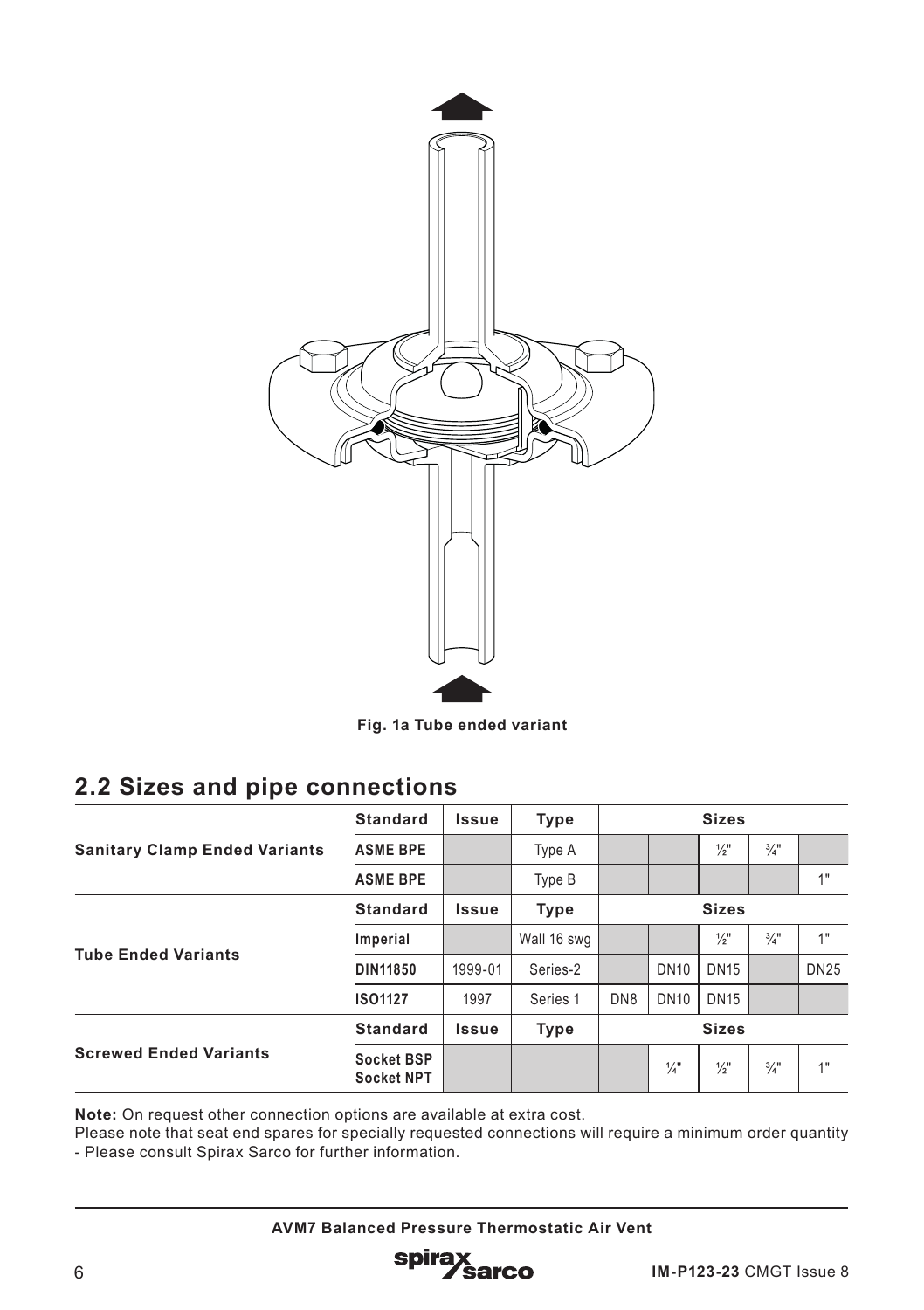

**Fig. 1c Screwed ended variant**

**AVM7 Balanced Pressure Thermostatic Air Vent**

**IM-P123-23 CMGT Issue 8 Spirax Sarco** 7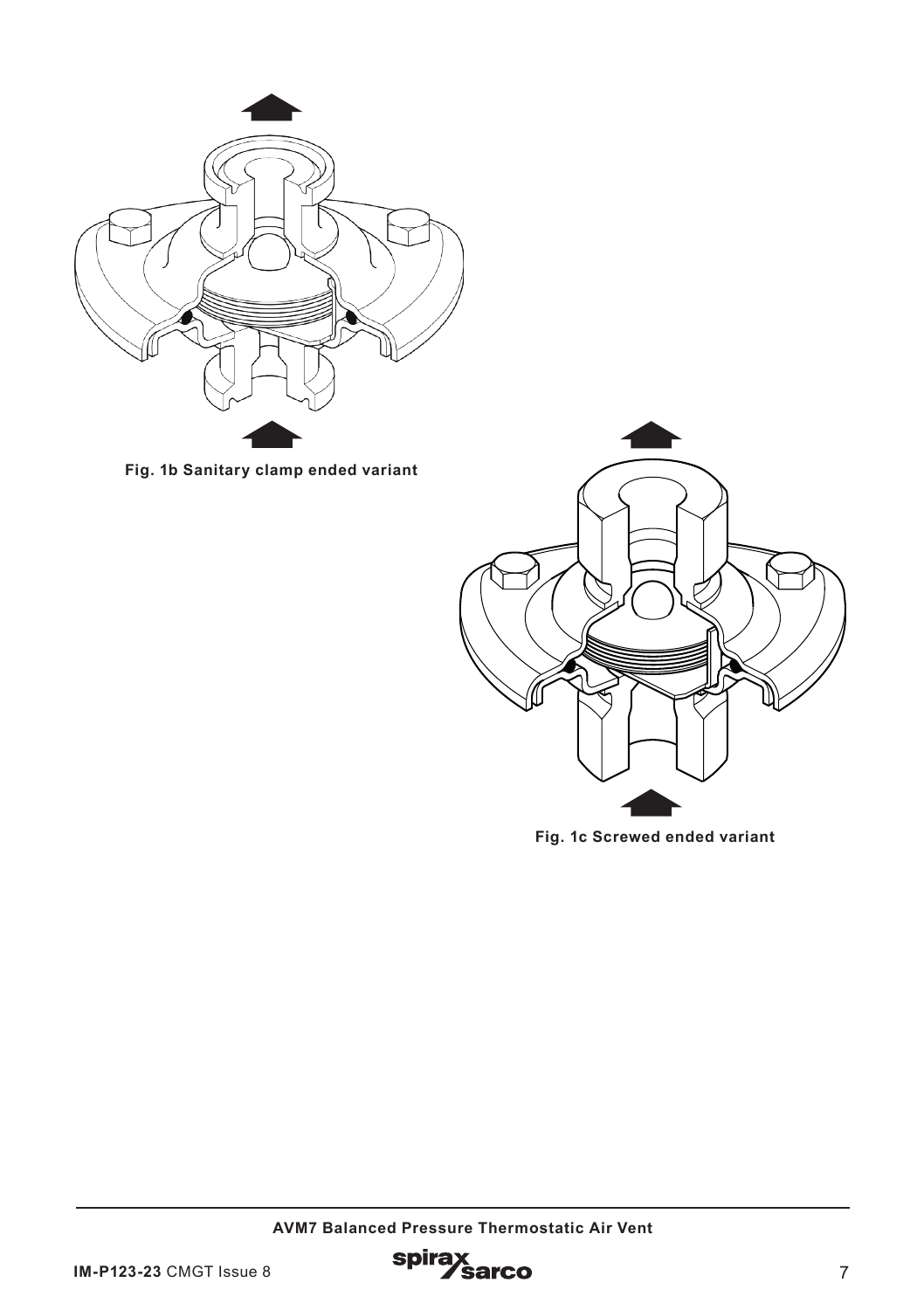## **2.3 Pressure/temperature limits**



The product should not be used in this region as damage to the internals may occur

|                               | Body design conditions                                    |                  | PN7                                                |  |
|-------------------------------|-----------------------------------------------------------|------------------|----------------------------------------------------|--|
| <b>PMA</b>                    | Maximum allowable pressure                                | 7 bar g @ 170 °C | $(101.5 \text{ psi } q \text{ @ } 338 \text{ °F})$ |  |
| <b>TMA</b>                    | Maximum allowable temperature                             | 170 °C @ 7 bar q | $(338 °F @ 101.5 \text{ psi g})$                   |  |
| Minimum allowable temperature |                                                           | $-10 °C$         | (14 °F)                                            |  |
| <b>PMO</b>                    | Maximum operating pressure for<br>saturated steam service | 7 bar q          | $(101.5 \text{ psi } q)$                           |  |
| <b>TMO</b>                    | Maximum operating temperature                             | 170 °C           | (338 °F)                                           |  |
|                               | Minimum operating temperature                             | 0 °C             | $(32 \degree F)$                                   |  |
|                               | Designed for a maximum cold hydraulic test pressure       | 10.7 bar q       | $(155.2 \text{ psi g})$                            |  |

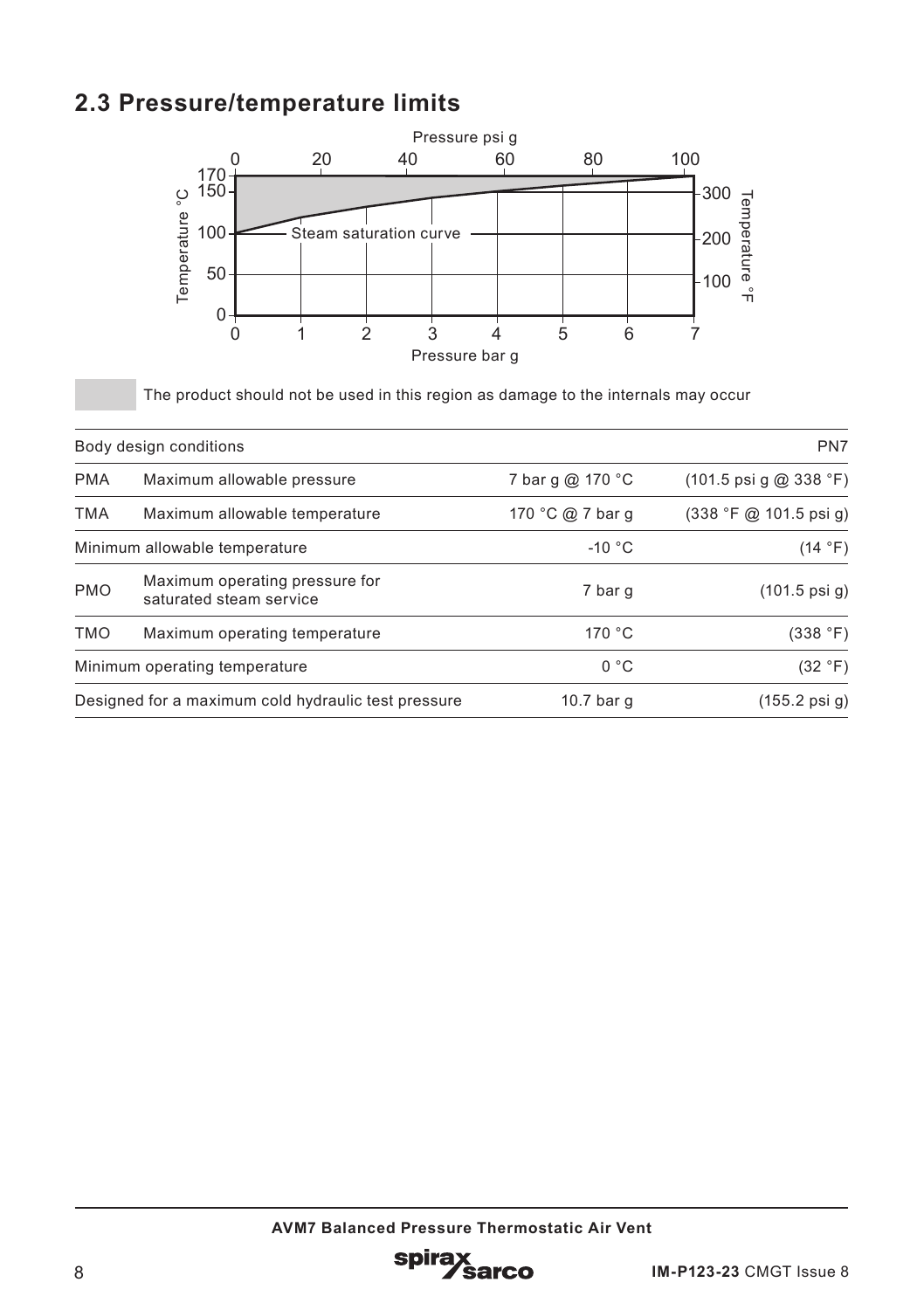# **3. Installation**

#### **Note: Before actioning any installation observe the 'Safety information' in Section 1.**

Referring to the Installation and Maintenance Instructions, name-plate and Technical Information Sheet, check that the product is suitable for the intended installation:

- **3.1** Check materials, pressure and temperature and their maximum values. If the maximum operating limit of the product is lower than that of the system in which it is being fitted, ensure that a safety device is included in the system to prevent overpressurisation.
- **3.2** Determine the correct installation situation and the direction of fluid flow.
- **3.3** Remove protective covers from all connections and the protective film from all name-plates, where appropriate, before installation on steam or other high temperature applications.
- **3.4** The trap is designed to be fitted in vertical lines with flow upwards so that it can be self-draining. Check flow arrow for correct orientation. Fittings, clamps and gaskets for pipe end connections are not supplied. Do not expose the element to superheat conditions since over expansion may result. Installation should include a suitable cooling leg to avoid condensate back-up into process equipment under normal operating conditions.

**Caution**: Do not overtighten clamp. This may cause the seal to spread/extrude and interface with element frame. It is normally only necessary to take up slack and tighten the nut by half a turn maximum.

**3.5** If the trap is to be subjected to a hydraulic test at the full design pressure, before conducting the test, it is preferable to remove the internals to minimize the risk of damage.

#### **Caution: In order to prevent undue stresses on the pipeline and air vent, ensure adequate provision is made for thermal expansion.**

**Note:** The body and element must be handled carefully to ensure that surfaces are not damaged. If the trap is to discharge to atmosphere ensure it is to a safe place, the discharging fluid may be at a temperature of 100 °C (212 °F).

## **4. Commissioning**

After installation or maintenance ensure that the system is fully functional. Carry out tests on any alarms or protective devices.

**Note**: As with all steam systems it is very important that the pressure is built up slowly to avoid possible damage to any sensitive equipment.

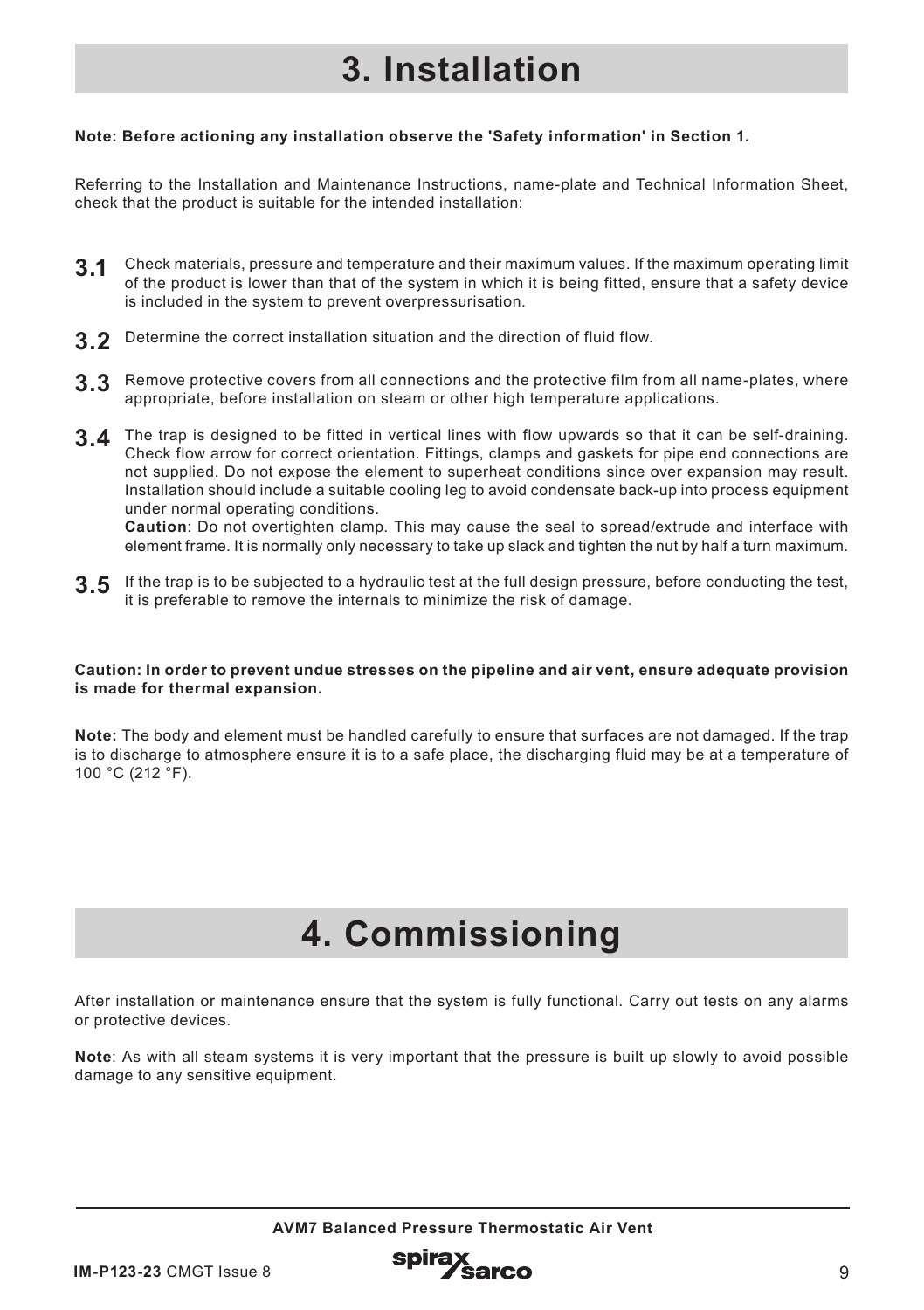# **5. Operation**

The operation relies on a stainless steel capsule that is filled with a WFI temperature sensing fluid. During cold or start-up conditions the capsule will be fully open allowing large volumes of air, condensate and/or CIP fluid to be drained. As the system approaches steam temperature the fluid in the capsule expands and the valve closes the trap to prevent live steam loss. This closure occurs very close to steam temperature to ensure efficient drainage of the system.

## **6. Maintenance**

#### **Note: Before actioning any maintenance program observe the 'Safety information' in Section 1.**

#### **6.1 General information**

Before undertaking any maintenance on the product it must be isolated from the supply line and return line and any pressure allowed to safely normalise to atmosphere. The product should then be allowed to cool. When reassembling, ensure that all joint faces are clean. Always ensure the correct tools, safety procedures and protective equipment are used at all times.

### **6.2 How to fit new internals:**

- Remove nuts and bolts.
- The end connection with internal seat, gasket and capsule assembly can then be removed for cleaning or replacement. Ensure that the capsule on reassembly is fitted in the correct position (see Figure 2).
- Reassemble using a new gasket and with the valve head in position to close onto the seat orifice.
- Replace nuts and bolts and tighten them to the recommended torque (see Table 1) and put back into service.
- Open isolation valves slowly until normal operating conditions are achieved.
- Check for leaks.

#### **Table 1 Recommended tightening torques**

| Item | Part           | or mm<br>▱ | ⊷<br>≡<br>亖    | N <sub>m</sub> | (lbf ft)      |
|------|----------------|------------|----------------|----------------|---------------|
| 5    | Nuts and bolts | 8 A/F      | M <sub>5</sub> | $3 - 4$        | $(2.5 - 3.0)$ |

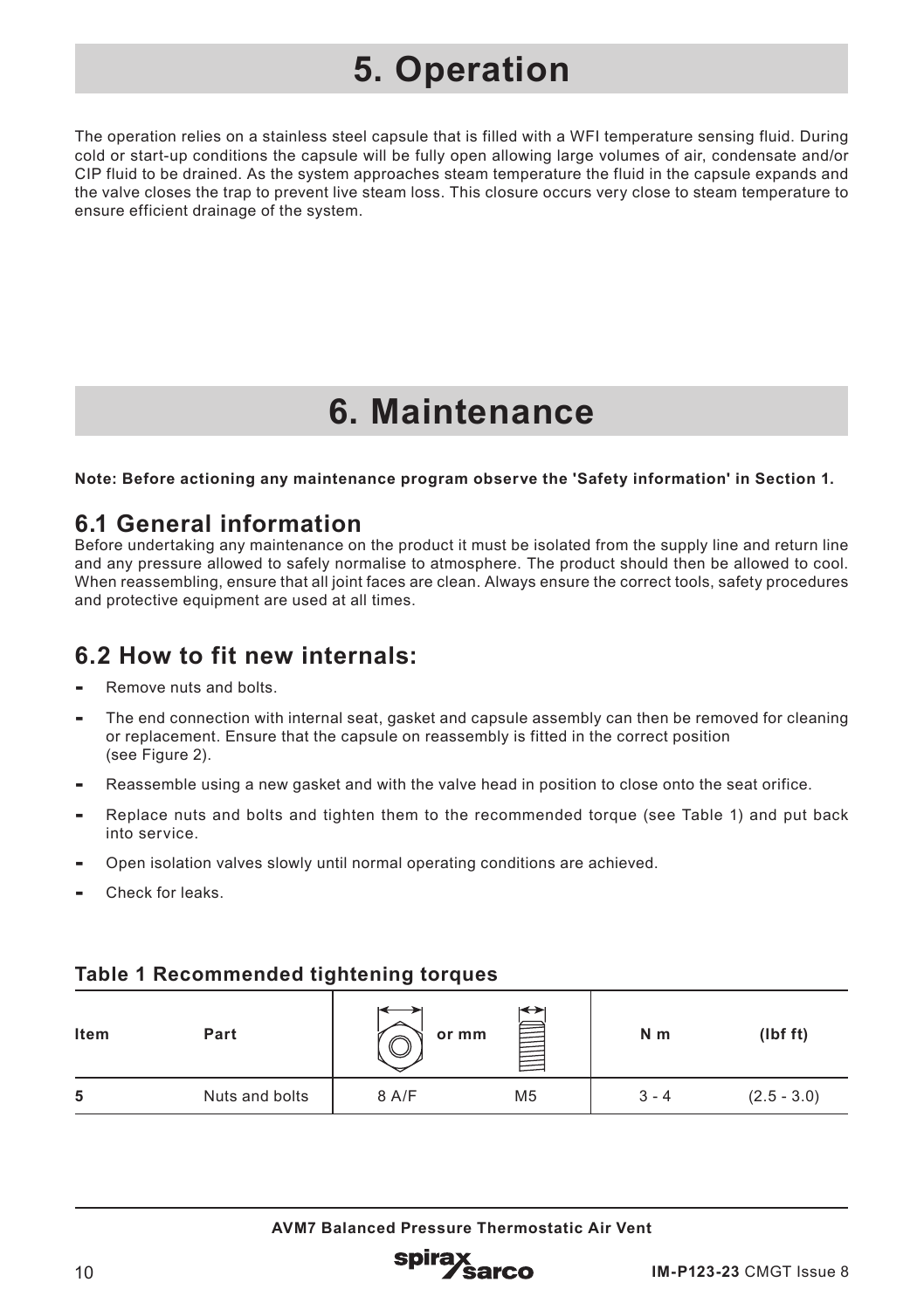# **7. Spare parts**

Available spares are shown in solid outline. Parts drawn in a grey line are not available as spares.

#### **Available spares**

| Element assembly       |  |
|------------------------|--|
| 'O' ring (packet of 3) |  |

#### **How to order spares**

Always order spares by using the description given in the column headed 'Available spares' and state the size, type and end connection of the unit.

**Example:** 1 - Element assembly for a Spirax Sarco **½**" AVM7 stainless steel thermostatic air vent having screwed NPT connections.



**AVM7 Balanced Pressure Thermostatic Air Vent**